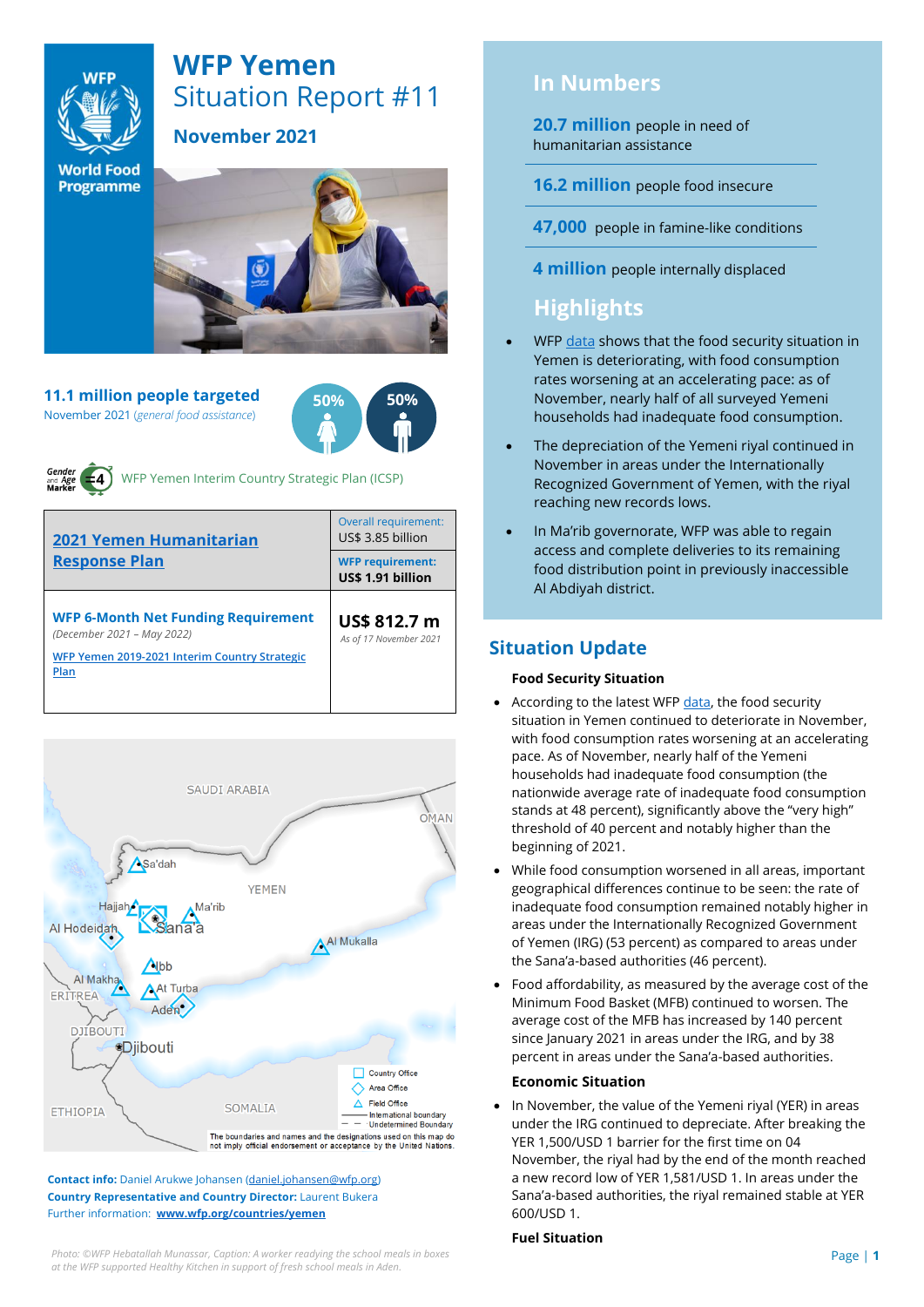- In November, four fuel vessels carrying 65,700 mt of fuel were permitted to proceed to anchorage at Al Hodeidah port, while a total of one vessel carrying 29,700 mt of fuel continued to be held in the Saudi-led Coalition (SLC) holding area.
- While there was no major interruption to WFP's operation due to the ongoing fuel crisis, a one-two day delivery delay was reported at district level where fuel is not always available.

#### **Security Situation**

- Military activity continued to be reported in the governorates of Ma'rib, Shabwah and Al Bayda in November. The number of displaced people in these three governorates had risen to more than 73,000 since the beginning of the year according to IOM.
- In Ma'rib governorate, WFP was able in mid-November to regain access and complete deliveries to its remaining food distribution point in Al Abdiyah district, which had been inaccessible due to a volatile security situation for close to two months.

#### **COVID-19**

• The number of new daily COVID-19 cases decreased slighly during November after spiking in mid-September. As of the end of the month, 9,995 cases and 1,949 deaths had been recorded by WHO.

## **WFP Operations**

### **General Food Assistance (GFA)**

- Under the November GFA cycle, WFP targeted 11.1 million people with general food assistance. Of these, 7.9 million people were targeted with in-kind food assistance, over 1.9 million people with commodity vouchers and more than 1.3 million people with cash-based transfers.
- WFP continued the process of reviewing the vulnerability status of approximately 133,500 internally displaced people (IDPs) in Ma'rib governorate, ahead of their possible inclusion in WFP's regular GFA activity. Concurrent with this verification process, WFP is conducting a second round of food distributions to the IDPs. The process started on 13 November in Ma'rib City and Ma'rib district, and as of the end of November, some 102,600 IDPs had been reached under the second distribution round.

#### $\frac{255}{255}$ **Livelihood and Resilience Projects**

• In November, WFP reached around 91,000 people under its livelihoods and asset creation activities. The participants worked on rehabilitating and constructing 274 assets during the month, including rural road rehabilitation, water harvesting schemes and agricultural projects.

### **School Feeding Programme**

- In November, around 1,100 mt of school feeding commodities were distributed to close to 1.2 million school-aged children in Yemen
- Under the Healthy Kitchen-project in Aden city, SFP distributed cooked meals to around 10,400 students

across seven schools in Dar Sa'ad district, Aden governorate.

# **Nutrition Assistance**

• In November, WFP assisted over 1.8 million people with nutrition support: WFP assisted 260,700 children aged 6 to 59 months and 273,800 pregnant and lactating women and girls (PLWG), under its Targeted Supplementary Feeding Programme (TSFP) for the treatment of moderate acute malnutrition (MAM). For the prevention of MAM, WFP assisted 727,800 children aged 6 to 23 months and 617,600 PLWG Under its Blanket Supplementary Feeding Programme (BSFP).

# **Supply Chain**

- Under the November cycle, WFP dispatched 98,000 mt of of mixed food commodities under the in-kind general food assistance activity. 5,650 mt of nutrition commodities were dispatched for WFP's nutrition activities. Under the commodity voucher cycle, over 15,800 mt of food commodities were delivered by WFPcontracted wholesalers.
- WFP Shipping received 446 containers holding around 9,700 mt of mixed commodities.

# **Clusters and Common Services**

## **Food Security and Agriculture Cluster (FSAC)**

• In November, FSAC supported the ongoing nationwide WFP-led Food Security and Livelihoods Assessment (FSLA). As of early December, data collection was close to completion. The FSLA will feed into the forthcoming Integrated Food Security Phase Classification (IPC) analysis.

#### 侣 **Logistics Cluster**

• In November, the Logistics Cluster supported 14 partners through its coordination and logistical information management activities.

#### $((q))$ **Emergency Telecommunications Cluster (ETC)**

• In November, the ETC helpdesk received and resolved 1,548 issues from responders. The ETC provided critical Internet connectivity to 875 humanitarians across 16 sites in Yemen, and communications services to a total of 2,637 responders supported by eight UNDSS-managed Security Operations Centres (SOCs) across the country.

# **Bilateral Service Provision (BSP)**

• In November, WFP BSP delivered 2.9 million litres of fuel to WHO and UNICEF to support the uninterrupted services of hospitals and local water and sanitation services. Additionally, WFP BSP continued to extend its support to partners by shipping over 123,800 m<sup>3</sup> of medical supplies by sea on behalf of UN agencies. Futher, 123,100 litres of fuel were delivered to INGOs and UN facilities.